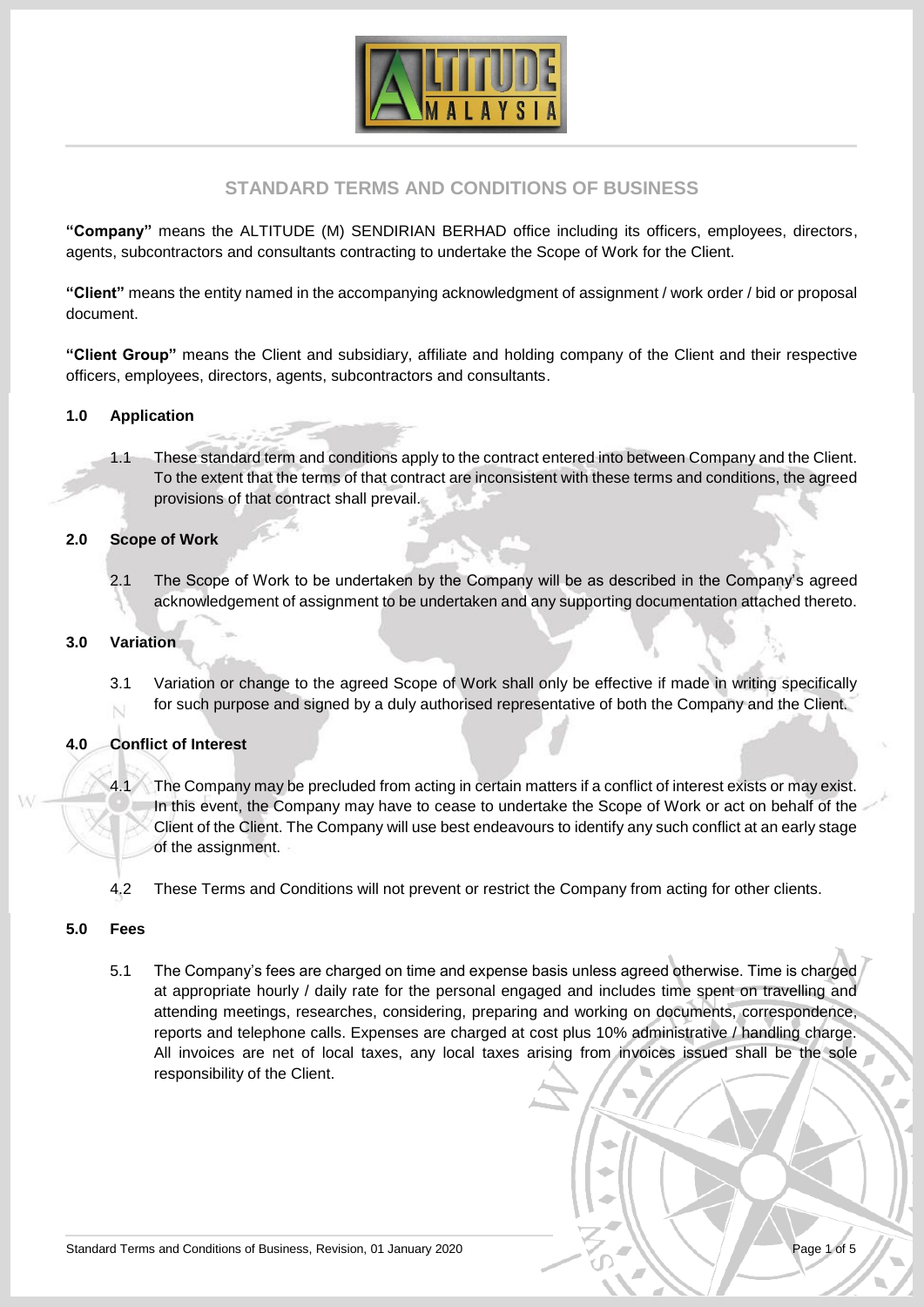

- 5.2 Payment of fees is due within thirty (30) days of the invoice date. The Company reserves the right to charge interest at rate of 1% per month on invoices remaining unpaid after thirty (30) days. Should Company be required to take any action for the collection of fees hereunder, there shall be added to the invoice amounts all costs and expenses for such action including reasonable legal fees and the Company may take judgement for the entire amount due.
- 5.3 Any estimates of fees are given in good faith, but unless otherwise specified, are not contractually binding and fees may be higher or lower that the estimates given.

# **6.0 Termination**

- 6.1 The Client may terminate the contract in writing at any time but will remain liable for our fees incurred up until the termination date. The Company will be entitled to keep any materials provided to the Company by Client while there is money owing to the Company for fees.
- 6.2 The Company may terminate the contract if :
	- 6.2.1 The Client does not pay the Company's invoices as per the terms set out herein ;
	- 6.2.2 The Client is unable to pay its debts or a receiver administrator or liquidator is appointed over its assets ; or
	- 6.2.3 The Client suspends or ceases, or threatens to suspend or cease, to carry on all or a substantial part of its business.

# **7.0 Client Responsibility**

- 7.1 The Client will provide the Company with all necessary information, assistance and cooperation so that the Company can perform its services under the contract.
- 7.2 The Client will provide such access to the Client or, if applicable the Client Group, premises and data, and such office accommodation and other facilities as the Company may reasonably request to perform its services under the contract.
- 7.3 All interpretations, research, analysis, recommendations, advice, or interpretational data furnished by the Company are opinions. The Client assumes full responsibility for the use of such opinions and all resulting decisions and the Company shall not be liable for any claims arising out of such use by the Clients. This limitation expressly applies to claims of third parties relying on the Company's interpretations, research, analysis, recommendations, advice or interpretational data.
- 7.4 The Client undertakes to name the Company as a co-assured under any insurance policy effected by the Client or any other party which is relevant to the Scope of Work and will provide to the Company, on-demand, details of the cover provided therein. Such insurance shall be deemed primary and first to react ahead of any insurance covering the same risks maintained by the Company. The Client agrees that the Company's total liability to the Client under the contract referred to in paragraph 1.1 above will be limited to the insurance provided to the Company, by that insurance policy and Client undertakes to procure that its insurers waive all rights of subrogation against the Company.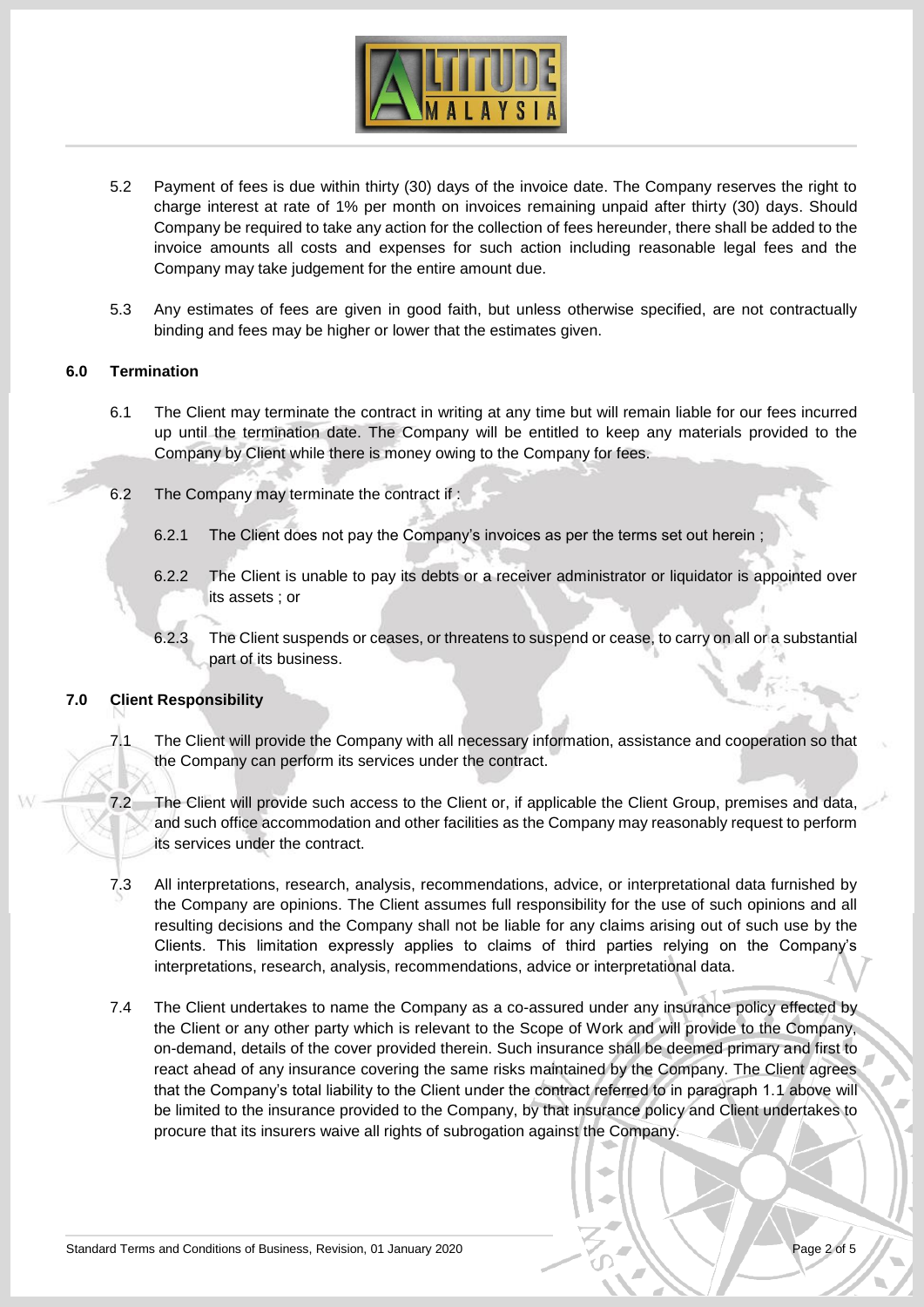

#### **8.0 Limitation of Liability**

- 8.1 In no circumstances will the Company be liable to the Client, the Client Group or any third party for any consequential or indirect loss, damage or expense.
- 8.2 The Client accepts that given the large amounts that may be at risk related to the locations, facilities and work involved the Company cannot be expected to purchase professional indemnity insurance for the full amount of any such risk and the Client acknowledges in all circumstances that it is reasonable for the Company to arrange professional indemnity cover up to a maximum of 3 times of the agreed service fees ('the Indemnity Limit'). The Company's total liability in contract, tort (including negligence or breach of statutory duty or strict liability including but not limited to unseaworthiness or product liability or vicarious liability) misrepresentation, under the statute, or otherwise arising in connection with the performance or contemplated performance of the Contract shall not exceed the Indemnity Limit. The Client agrees that in no circumstances can the Company be liable for any greater amount. The Company agrees to maintain professional indemnity cover for an amount at least equal to the Indemnity Limit and to advise the Client forthwith if it becomes unable to obtain or maintain professional indemnity insurance for any reason.
- 8.3 Furthermore, the Client or the Client Group agrees not to bring any claim personally against any of the Companies officers, employees, directors, agents, subcontractors and consultants.
- 8.4 Any claims against the Company by the Client or the Client Group shall be deemed to be irrevocably waived and time-barred upon the expiry of twelve (12) months from the submission date of the Company's report or invoice to the Client, whichever is the earlier, concerning the work or part thereof undertaken.

### **9.0 Relationship**

9.1 For the avoidance of doubt, it is agreed that the Company is providing the work as an independent contractor. The parties to this Agreement are independent businesses and nothing in this Agreement or underperforming it shall constitute a partnership between the Company and the Client or the Client Group. The Company is not an agent or employee of the Client or the Client Group and it has no authority or power to bind the Client or the Client Group legally or to contract in the name of or create a liability against the Client or the Client Group in any way unless expressly authorised by the Client or the Client Group in writing.

#### **10.0 Soliciting Employees**

10.1 Without the Company's approval, the Client or the Client Group shall not, during the period of the contract, or within six (6) months after its termination or expiry, offer employment to or otherwise solicit any employee involved in providing services to the Client or the Client Group.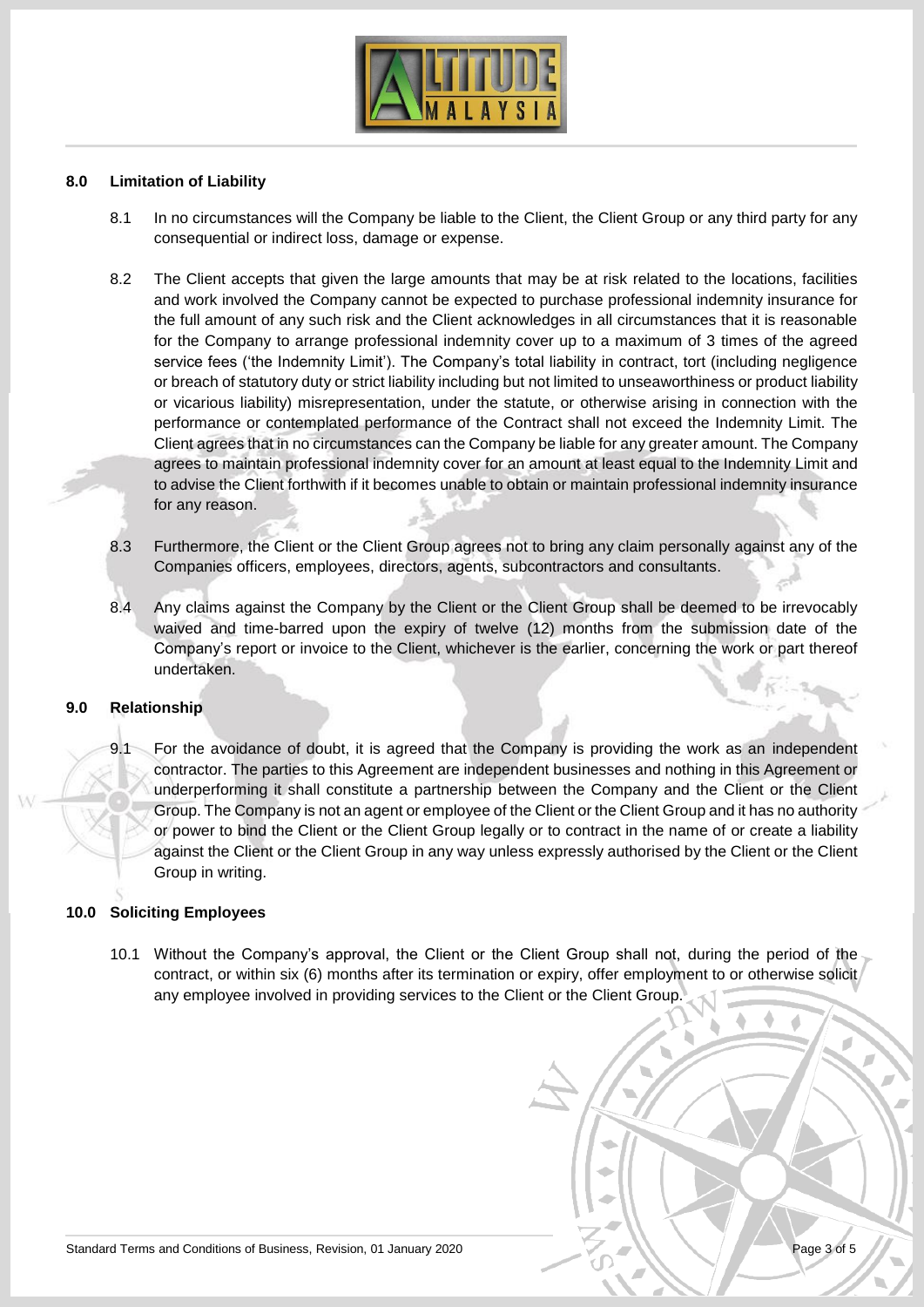

### **11.0 Communications**

11.1 The Company will communicate with the Client electronically and will use electronic means of correspondence with third parties. Electronic communication of information cannot be guaranteed to be secure or error or virus free and its confidentiality may be vulnerable to access by unauthorised third parties. The Company accepts no responsibility or liability to the Client in respect of any loss arising from or in connection with the electronic communication of information to the Client or third parties concerning work undertaken by the Company under the contract. Email messages sent to or from the Company's systems are not confidential to any named individual at the Company and the Company reserves the right to read them at any time.

#### **12.0 Documents**

12.1 All materials of whatever nature supplied to the Company under the contract by the Client will remain at the Client's risk whilst in the Company's possession and during transit to and from any worksite and / or offices. On completion of the matter, if within ninety (90) days of the date of the final invoice, the Client does not request the return of all materials supplied to the Company, the Company may destroy such material.

### **13.0 Copyright and Confidentiality**

13.1 Copyright in any documents prepared by the Company on the Client's behalf under the contract will remain with the Company and will not pass to the Client unless otherwise agreed in writing. All materials and documentation supplied to the Company by the Client under the contract will be treated by the Company as confidential and will only be disclosed to any third party with the Client's authority or if the Company is required to disclose it by law or by a regulatory authority. This does not apply to documents or information that the Company obtains or develops independently of work done for the Client under the contract or items that are in the public domain.

#### **14.0 Assignment**

14.1 Neither the Company nor the Client may transfer or assign any right or obligation under the contract without the written consent of the other party.

#### **15.0 Force Majeure**

15.1 Neither party shall be liable to the other for any failure to perform its obligations under the contract caused by acts, events, omissions or accidents beyond its reasonable control.

#### **16.0 Entire Agreement**

- 16.1 The Contract with the Client constitutes the whole agreement between the Company and the Client and supersedes all previous agreements between the parties relating to its subject matter.
- 16.2 Each party acknowledges that, in entering into the contract, it has not relied on, and shall have no right or remedy in respect of, any statement, representation, assurance or warranty (whether made negligently or innocently) other than for breach of contract between the Company and the Client.